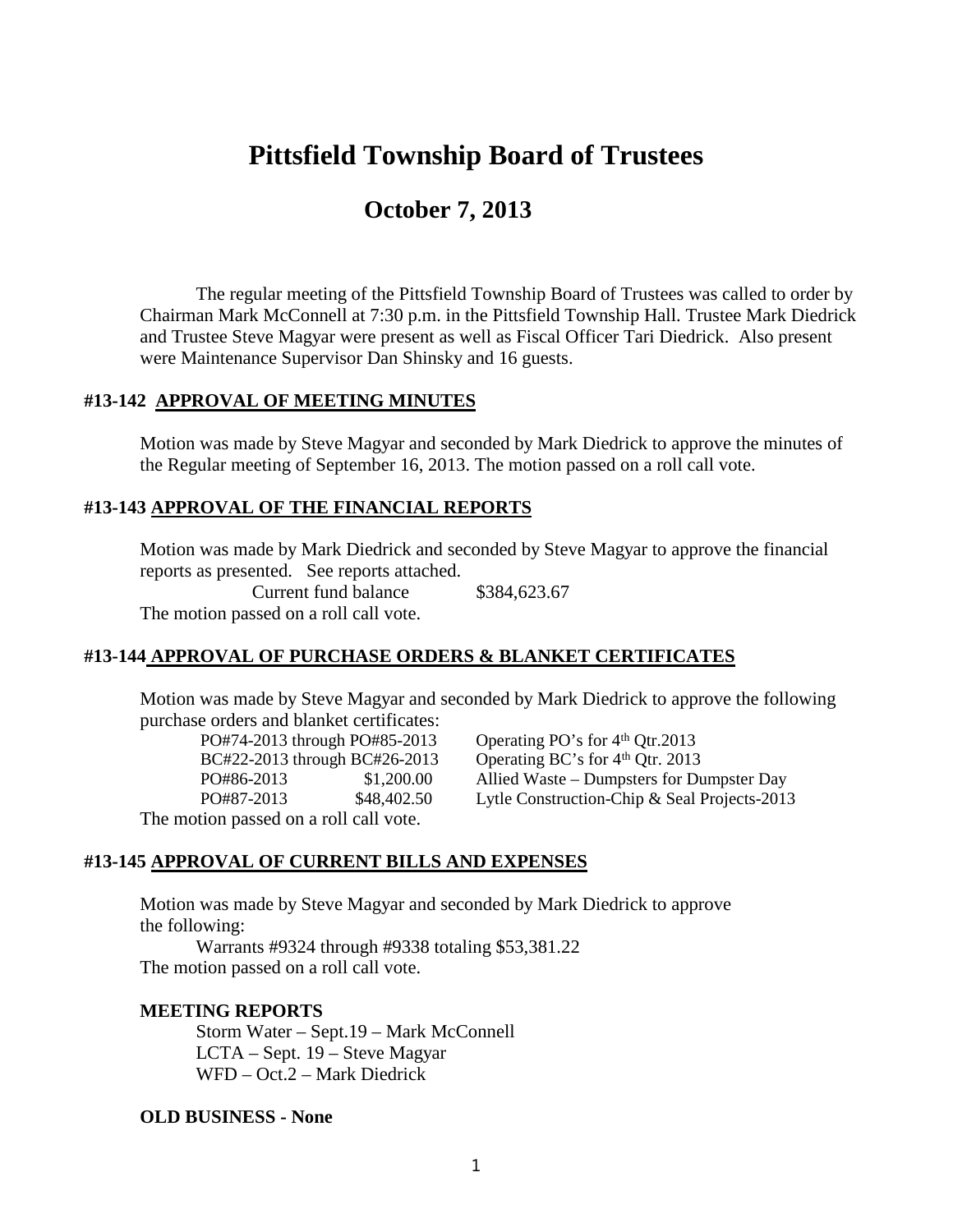#### **NEW BUSINESS**

## **#13-146 ACCEPTANCE OF STEVE MAGYAR'S LETTER OF RESIGNATION FROM THE RURAL LORAIN COUNTY WATER AUTHORITY BOARD OF TRUSTEES**

Motion was made by Steve Magyar and seconded by Mark Diedrick to accept Steve Magyar's letter of resignation from the Rural Lorain County Water Authority Board of Elections. Mark McConnell abstained from voting. The motion passed on a roll call vote.

### **#13-147 ACCEPTANCE OF A RESOLUTION THAT MAINTAINS THAT MARK McCONNELL IS THE RIGHTFUL REPRESENTATIVE OF PITTSFIELD TOWNSHIP ON THE RURAL LORAIN COUNTY WATER AUTHORITY BOARD OF TRUSTEES**

Motion was made by Steve Magyar to accept the following Resolution:

Be it resolved that the Pittsfield Township Trustees maintain that Mark McConnell has never been properly removed and is currently the rightful representative; however, in the event that the Court rules otherwise, it is hereby moved that Mark McConnell is appointed as the Pittsfield Township member on the RLCWA Board.

Motion was seconded by Mark Diedrick. Mark McConnell abstained from voting. The motion passed on a roll call vote.

**ZONING BUSINESS** - Dan Shinsky reported on some zoning activity.

**ROAD & MAINTENANCE REPORT -** Dan Shinsky reported that the Hawley Road resurfacing project would be starting on October 8, 2013. There is a need for some tree trimming along the township roadsides.

**TOWNSHIP HALL & PARK REPORT –** Mark Diedrick will check into quotes for furnace and possibly air conditioning units for the townhall. It was suggested that quotes be gathered for geo-thermal and a heat pump also.

## **HEARING OF THE PUBLIC –**

Bud Mohrman questioned the locality of the large equipment owned by the Township. There was a brief discussion of the inventory owned by the Township.

#### **#13-148 ADJOURNMENT**

Motion was made by Mark Diedrick and seconded by Steve Magyar to adjourn the meeting at 8:31 p.m. The motion passed on a voice vote.

The next meeting will be held on October 21, 2013 at 7:30 p.m.